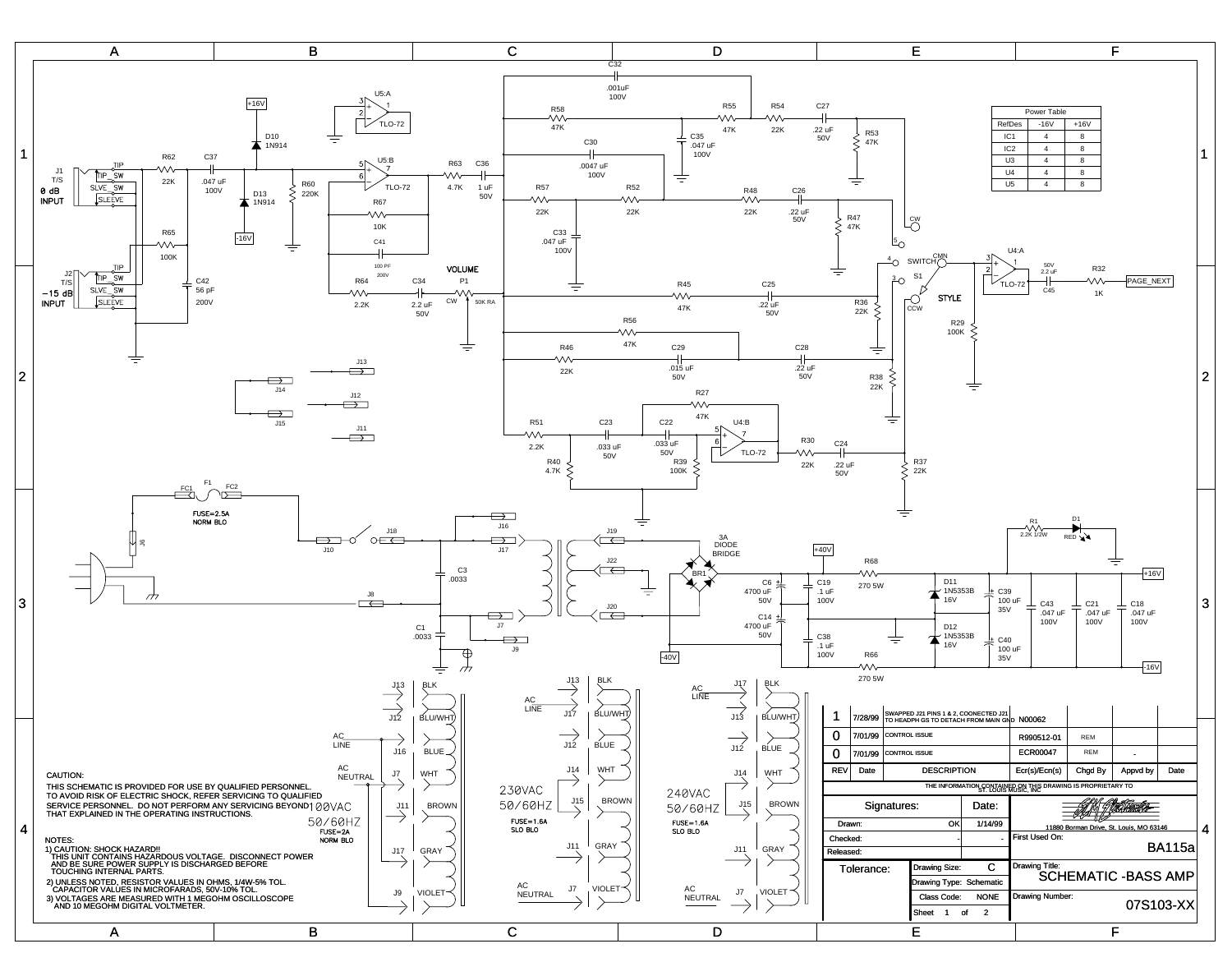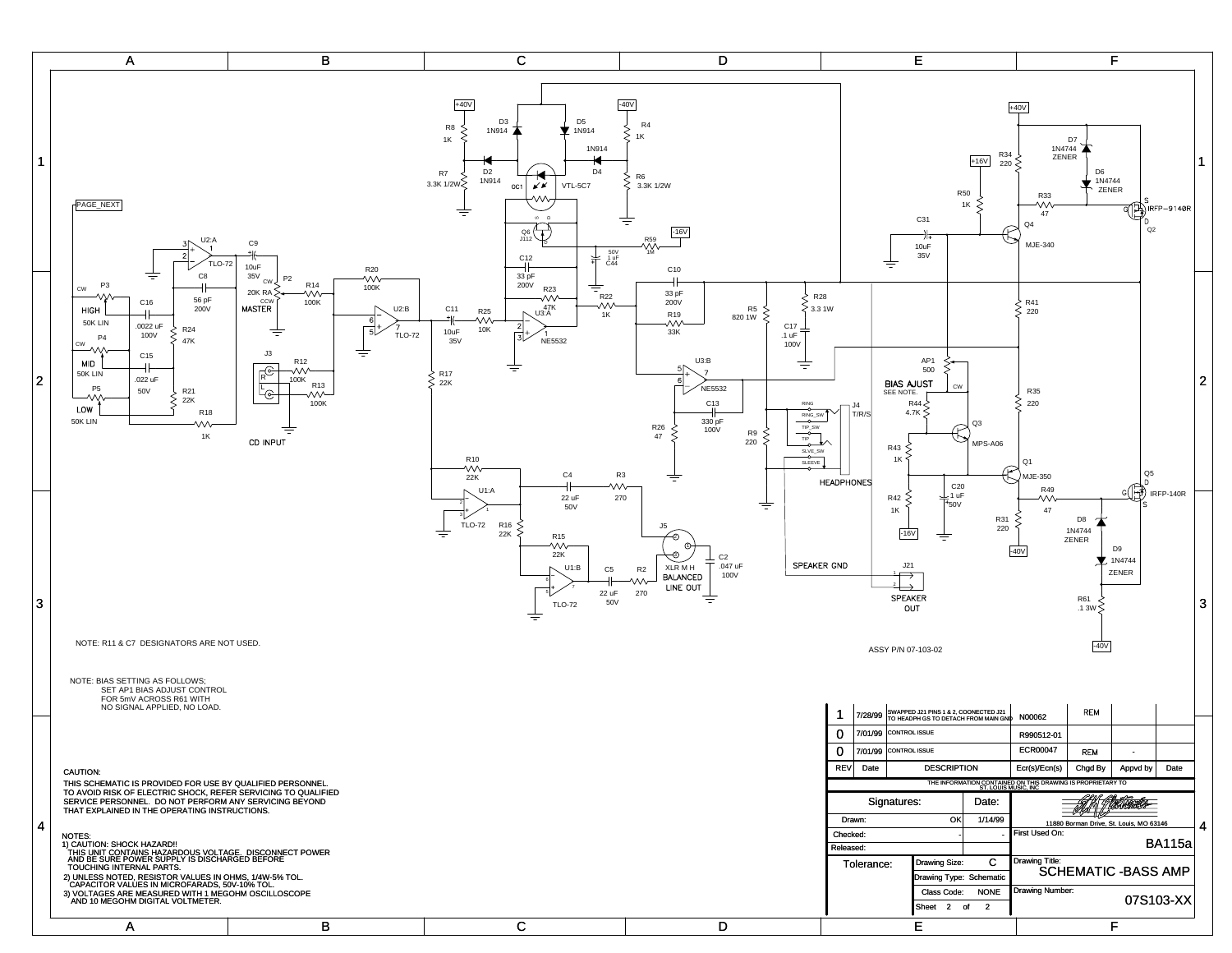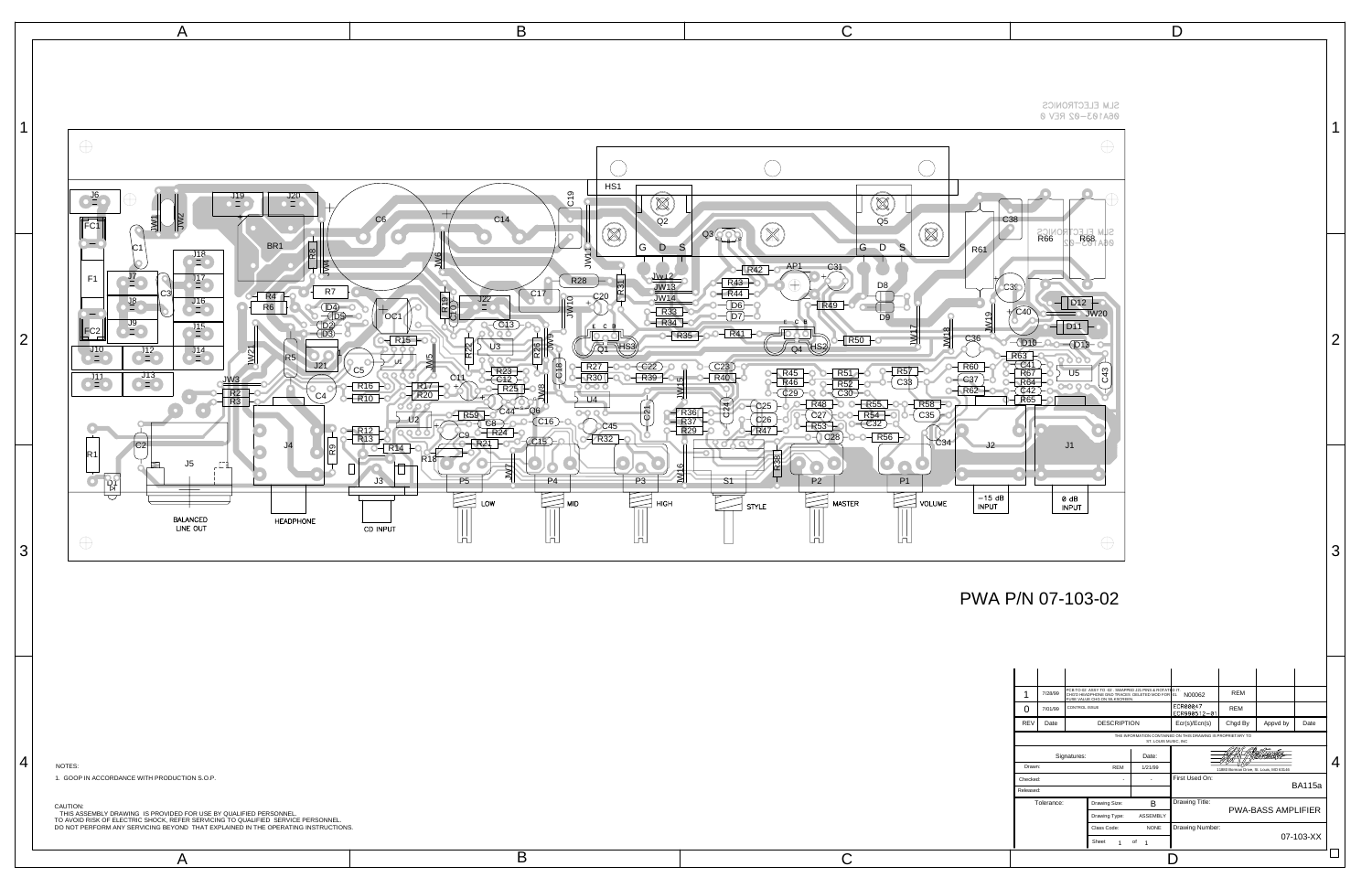| Ο                    | 7/28/99<br>7/1/99 | <b>PWB TO -02</b><br><b>ADDED JW21</b><br><b>CONTROL ISSUE</b> | <b>N00062</b><br><b>ECR00047</b> | <b>REM</b><br><b>REM</b>                                    |          |             |  |  |
|----------------------|-------------------|----------------------------------------------------------------|----------------------------------|-------------------------------------------------------------|----------|-------------|--|--|
| Rev.                 | Date              | DESC.                                                          | ECR(s)/ECN(s)                    | Chgd by                                                     | Appvd by | <b>DATE</b> |  |  |
|                      |                   |                                                                |                                  | THE INFORMATION CONTAINED ON THIS DRAWING IS PROPRIETARY TO |          |             |  |  |
|                      |                   |                                                                |                                  | ST. LOUIS MUSIC, INC.                                       |          |             |  |  |
|                      |                   |                                                                |                                  |                                                             |          |             |  |  |
|                      |                   |                                                                | <b>SLM Electronics</b>           |                                                             |          |             |  |  |
| Signatures:<br>Date: |                   | 11880 Borman Drive, St. Louis, MO 6314                         |                                  |                                                             |          |             |  |  |
| Drawn: REM           |                   | 6/17/99                                                        |                                  |                                                             |          |             |  |  |
| Checked:             |                   |                                                                | First Used On:                   | <b>BA115a</b>                                               |          |             |  |  |
| Released:            |                   |                                                                |                                  |                                                             |          |             |  |  |
| Tolerance:           | Drawing Size:     | A                                                              | Drawing Title:                   | <b>PWA-BASS AMPLIFIER</b>                                   |          |             |  |  |
|                      | Drawing Type:     | <b>PL</b>                                                      |                                  |                                                             |          |             |  |  |
|                      | Class Code:       |                                                                | Drawing No.:                     | 07-103-PL                                                   |          |             |  |  |
|                      | Scale:            | N/A                                                            |                                  |                                                             |          |             |  |  |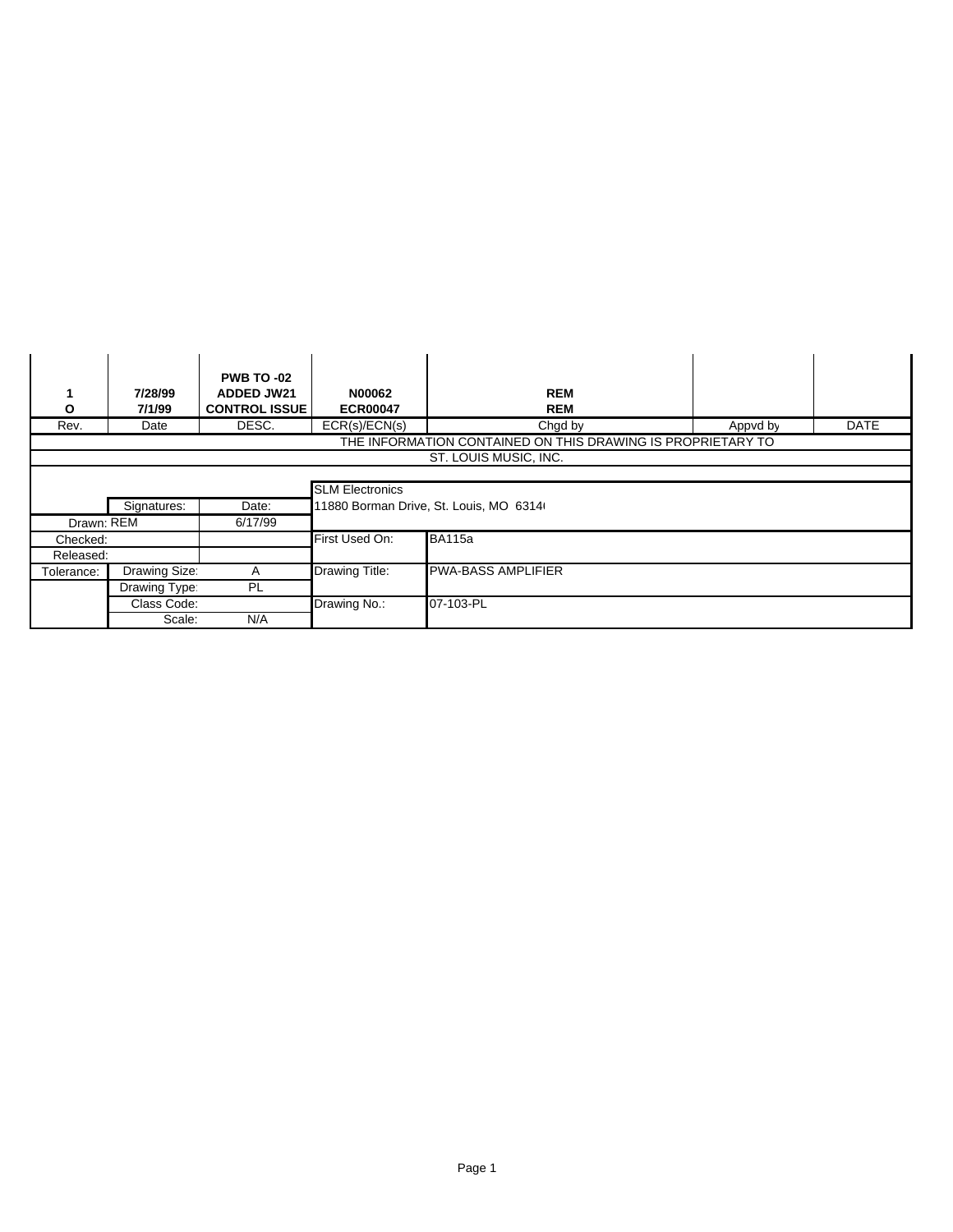## DOCUMENT No. :<br>07-103-PL

# **SLM Electronics**<br>ASSEMBLY PART # 07-103-02

| ASSEMBLY PART # |  |
|-----------------|--|

### **REVISION 1**

| <b>ITEM</b>    | QTY                     | <b>REFDES</b>   | P/N       | <b>DESC</b>                     |
|----------------|-------------------------|-----------------|-----------|---------------------------------|
| $\mathbf 1$    | $\mathbf{1}$            | PWB1            | 06A103-02 | BA115a RAW PC BOARD             |
| $\overline{2}$ | $\overline{2}$          | C <sub>1</sub>  | 10-332-01 | .0033 UF [20% TOL] UL/VDE DISK  |
|                |                         | C <sub>3</sub>  |           |                                 |
| 3              | $\mathbf{1}$            | C41             | 10A101-21 | 100 PF 200V 10% NPO             |
| 4              | $\mathbf{1}$            | C32             | 10A102-11 | .001 uF 100V 10% X7R            |
| 5              | $\mathbf{1}$            | C <sub>29</sub> | 10A153-01 | .015 uF 50V 10% X7R             |
| 6              | $\mathbf{1}$            | C <sub>16</sub> | 10A222-11 | .0022uF 100V 10% NPO            |
| $\overline{7}$ | $\mathbf{1}$            | C <sub>15</sub> | 10A223-01 | .022 uF 50V 10% X7R             |
| 8              | 5                       | C <sub>24</sub> | 10A224-01 | .22 uF 50V 10% X7R              |
|                |                         | C <sub>25</sub> |           |                                 |
|                |                         | C <sub>26</sub> |           |                                 |
|                |                         | C <sub>27</sub> |           |                                 |
|                |                         | C <sub>28</sub> |           |                                 |
| 9              | $\overline{2}$          | C <sub>10</sub> | 10A330-21 | 33 pF 200V 10% NPO              |
|                |                         | C <sub>12</sub> |           |                                 |
| 10             | $\mathbf{1}$            | C <sub>13</sub> | 10A331-11 | 330 pF 100V 10% NPO             |
| 11             | 2                       | C <sub>22</sub> | 10A333-01 | .033 uF 50V 10% X7R             |
|                |                         | C <sub>23</sub> |           |                                 |
| 12             | $\mathbf{1}$            | C30             | 10A472-11 | .0047 uF 100V 10% X7R           |
| 13             | $\overline{7}$          | C <sub>2</sub>  | 10A473-11 | .047 uF 100V 10% X7R            |
|                |                         | C <sub>18</sub> |           |                                 |
|                |                         | C <sub>21</sub> |           |                                 |
|                |                         | C33             |           |                                 |
|                |                         | C35             |           |                                 |
|                |                         | C37             |           |                                 |
|                |                         | C43             |           |                                 |
| 14             | $\overline{2}$          | $\mbox{C8}$     | 10A560-21 | 56 pF 200V 5% NPO               |
|                |                         | C42             |           |                                 |
| 15             | 3                       | C <sub>17</sub> | 10R104-03 | .1 uF 100V 10% RAD POLY         |
|                |                         | C <sub>19</sub> |           |                                 |
|                |                         | C38             |           |                                 |
| 16             | $\overline{\mathbf{c}}$ | C6              | 12-478-52 | 4700 uF 50V 20% EL              |
|                |                         | C14             |           |                                 |
| 17             | $\overline{2}$          | C <sub>20</sub> | 12R105-50 | 1 uF 50V 20% EL                 |
|                |                         | C44             |           |                                 |
| 18             | $\mathbf{1}$            | C <sub>36</sub> | 12R105-51 | 1 uF 50V 20% EL NP              |
| 19             | 3                       | C <sub>9</sub>  | 12R106-35 | 10 uF 35V 20% EL                |
|                |                         | C <sub>11</sub> |           |                                 |
|                |                         | C31             |           |                                 |
| 20             | $\overline{2}$          | C39             | 12R107-32 | 100 uF 35V 20% EL               |
|                |                         | C40             |           |                                 |
| 21             | $\overline{\mathbf{c}}$ | C34             | 12R225-51 | 2.2 uF 50V 20% EL NP            |
|                |                         | C45             |           |                                 |
| 22             | $\sqrt{2}$              | C4              | 12R226-81 | 22 uF 50V 20% EL NP             |
|                |                         | C <sub>5</sub>  |           |                                 |
| 23             | $\mathbf{1}$            | J21             | 17-309-02 | .156" ST POL MPSS156-2-D HEADER |
| 24             | 14                      | J6              | 17-836-01 | .250 PC TAB STBL LOC 6021-6     |
|                |                         | J7              |           |                                 |
|                |                         | J8              |           |                                 |
|                |                         |                 |           |                                 |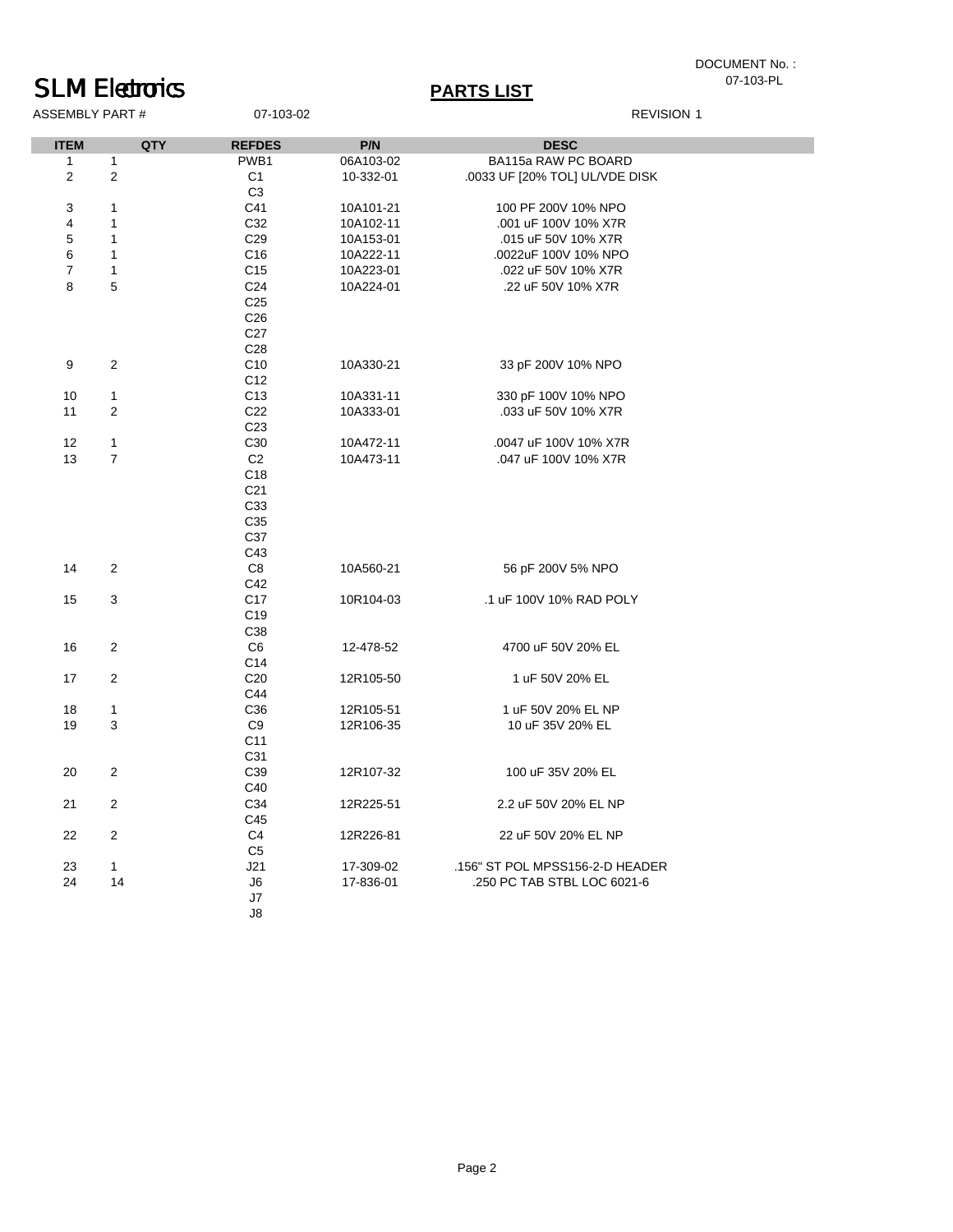# DOCUMENT No. :<br>07-103-PL

# **SLM Electronics**<br>ASSEMBLY PART # 07-103-02 **PARTS LIST**<br>REVISION 1

ASSEMBLY PART #

| <b>ITEM</b> | <b>QTY</b>     | <b>REFDES</b>    | P/N       | <b>DESC</b>                 |
|-------------|----------------|------------------|-----------|-----------------------------|
|             |                | J9               |           |                             |
|             |                | J11              |           |                             |
|             |                | J12              |           |                             |
|             |                | J13              |           |                             |
|             |                | J14              |           |                             |
|             |                | J15              |           |                             |
|             |                | J16              |           |                             |
|             |                | J17              |           |                             |
|             |                | J19              |           |                             |
|             |                | J20              |           |                             |
|             |                | J22              |           |                             |
| 25          | $\overline{2}$ | J10              | 17-894-01 | .187 PC TAB STBL LOC 6024-6 |
|             |                | J18              |           |                             |
| 26          | $\mathbf{1}$   | BR <sub>1</sub>  | 21-206-01 | KBPC-602 BRIDGE RECTIF      |
| 27          | $\mathbf{1}$   | D <sub>1</sub>   | 21-501-01 | RED LED ASSY, HI EFF.       |
| 28          | $\overline{2}$ | D11              | 21-553-01 | 1N5353B 16V ZEN DIODE       |
|             |                | D <sub>12</sub>  |           |                             |
| 29          | $\overline{4}$ | D <sub>6</sub>   | 21A444-01 | 15V 1W ZENER 14 ohm Zz      |
|             |                | D7               |           |                             |
|             |                | D <sub>8</sub>   |           |                             |
|             |                | D <sub>9</sub>   |           |                             |
| 30          | 6              | D <sub>2</sub>   | 21A914-01 | 75V PIV 10mA/1V .5W         |
|             |                | D <sub>3</sub>   |           |                             |
|             |                | D <sub>4</sub>   |           |                             |
|             |                | D <sub>5</sub>   |           |                             |
|             |                | D <sub>10</sub>  |           |                             |
|             |                | D13              |           |                             |
| 31          | $\mathbf{1}$   | F <sub>1</sub>   | 23-309-01 | 2-1/2A 3AG NORM BLO         |
| 32          | $\overline{2}$ | FC <sub>1</sub>  | 23-926-02 | Universal Fuse Clip         |
|             |                | FC <sub>2</sub>  |           |                             |
| 33          | 3              | SCREW3           | 30-638-53 | 6-32X3/8 PPH MS SEMS        |
|             |                | SCREW4           |           |                             |
|             |                | SCREW5           |           |                             |
| 34          | $\sqrt{2}$     | SCREW1           | 30-650-53 | 6-32 X 1/2 PPH MS           |
|             |                | SCREW2           |           |                             |
| 35          | 3              | NUT <sub>1</sub> | 30-700-01 | 6-32 HEX KEPNUT ASSY        |
|             |                | NUT <sub>2</sub> |           |                             |
|             |                | NUT3             |           |                             |
| 36          | $\overline{c}$ | HS <sub>2</sub>  | 33-004-01 | <b>HEATSINK CLIP</b>        |
|             |                | HS <sub>3</sub>  |           |                             |
| 37          | $\mathbf{1}$   | HS <sub>1</sub>  | 33-444-01 | KX-100 HEATSINK BRAKT       |
| 38          | $\overline{c}$ | INS1             | 35-575-02 | BERQUIST K10-104 INS        |
|             |                | INS <sub>2</sub> |           |                             |
| 39          | 4              | U1               | 37-072-01 | TLO-72CP DUAL OP-AMP        |
|             |                | U <sub>2</sub>   |           |                             |
|             |                | U <sub>4</sub>   |           |                             |
|             |                | U <sub>5</sub>   |           |                             |
| 40          | $\mathbf{1}$   | U <sub>3</sub>   | 37-532-01 | NE5532(N/P) DUAL OP-AMP     |
| 41          | $\mathbf{2}$   | J1               | 39-119-01 | T/S JACK HORIZ CHROME NUT   |
|             |                | J <sub>2</sub>   |           |                             |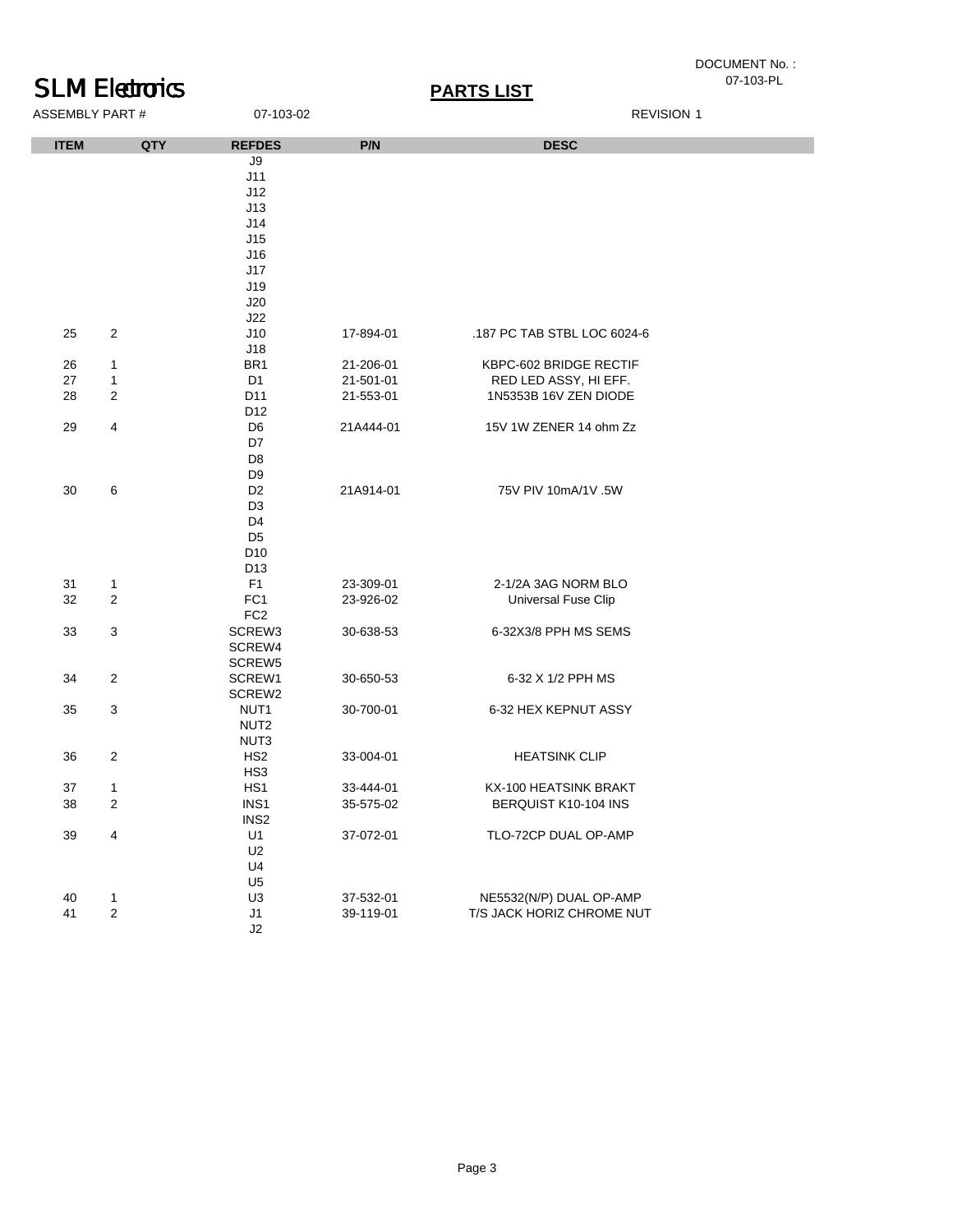## DOCUMENT No.:<br>07-103-PL

### **SLM Electronics**<br>ASSEMBLY PART # 07-103-02 **PARTS LIST**<br>REVISION 1 ASSEMBLY PART #

| QTY<br>P/N<br><b>DESC</b><br><b>REFDES</b><br>1<br>J4<br>39-120-01<br>T/R/S JACK CHROME NUT<br>$\mathbf{1}$<br>J3<br>39-121-05<br>DUAL RCA HORIZ MOUNT<br>$\mathbf{1}$<br>J5<br>39-321-01<br>BELTON MALE HORIZ XLR<br>$\mathbf{1}$<br>OC <sub>1</sub><br>66-100-01<br>VTL-5C7 VACTROL<br>3<br>P <sub>3</sub><br>70-133-01<br>50K LINEAR 30%@50% (10% TOL)<br>P <sub>4</sub><br>P <sub>5</sub><br>P <sub>2</sub><br>$\mathbf{1}$<br>20K REV AUDIO 15%@50% [20% TOL]<br>70-203-23<br>$\mathbf{1}$<br>P <sub>1</sub><br>50K REV AUDIO [10% TOL]<br>70-503-23<br>$\mathbf{1}$<br>AP1<br>71-501-02<br>500 OHM TRIMPOT HORZ.<br>21<br>JW1<br>76-000-05<br>22 GA TINNED COPPER<br>JW2<br>JW3<br>JW4<br>JW <sub>5</sub><br>JW6<br>JW7<br>JW8<br>JW9<br><b>JW10</b><br><b>JW11</b><br><b>JW12</b><br><b>JW13</b><br><b>JW14</b><br><b>JW15</b><br><b>JW16</b><br><b>JW17</b><br><b>JW18</b><br><b>JW19</b><br><b>JW20</b><br><b>JW21</b><br>8<br>R <sub>4</sub><br>76-102-01<br>1K OHM .25W 5% RESISTOR<br>R <sub>8</sub><br>R <sub>18</sub><br>R <sub>22</sub><br>R32<br>R42<br>R43<br><b>R50</b><br>$\overline{\mathbf{c}}$<br>76-103-01<br>R <sub>25</sub><br>10K OHM .25W 5% RESISTOR<br><b>R67</b><br>$\overline{7}$<br>R <sub>12</sub><br>76-104-01<br>100K OHM .25W 5% RESISTOR<br>R <sub>13</sub> |             |
|--------------------------------------------------------------------------------------------------------------------------------------------------------------------------------------------------------------------------------------------------------------------------------------------------------------------------------------------------------------------------------------------------------------------------------------------------------------------------------------------------------------------------------------------------------------------------------------------------------------------------------------------------------------------------------------------------------------------------------------------------------------------------------------------------------------------------------------------------------------------------------------------------------------------------------------------------------------------------------------------------------------------------------------------------------------------------------------------------------------------------------------------------------------------------------------------------------------------------------------------------------------------------------------------------|-------------|
|                                                                                                                                                                                                                                                                                                                                                                                                                                                                                                                                                                                                                                                                                                                                                                                                                                                                                                                                                                                                                                                                                                                                                                                                                                                                                                  | <b>ITEM</b> |
|                                                                                                                                                                                                                                                                                                                                                                                                                                                                                                                                                                                                                                                                                                                                                                                                                                                                                                                                                                                                                                                                                                                                                                                                                                                                                                  | 42          |
|                                                                                                                                                                                                                                                                                                                                                                                                                                                                                                                                                                                                                                                                                                                                                                                                                                                                                                                                                                                                                                                                                                                                                                                                                                                                                                  | 43          |
|                                                                                                                                                                                                                                                                                                                                                                                                                                                                                                                                                                                                                                                                                                                                                                                                                                                                                                                                                                                                                                                                                                                                                                                                                                                                                                  | 44          |
|                                                                                                                                                                                                                                                                                                                                                                                                                                                                                                                                                                                                                                                                                                                                                                                                                                                                                                                                                                                                                                                                                                                                                                                                                                                                                                  | 45          |
|                                                                                                                                                                                                                                                                                                                                                                                                                                                                                                                                                                                                                                                                                                                                                                                                                                                                                                                                                                                                                                                                                                                                                                                                                                                                                                  | 46          |
|                                                                                                                                                                                                                                                                                                                                                                                                                                                                                                                                                                                                                                                                                                                                                                                                                                                                                                                                                                                                                                                                                                                                                                                                                                                                                                  |             |
|                                                                                                                                                                                                                                                                                                                                                                                                                                                                                                                                                                                                                                                                                                                                                                                                                                                                                                                                                                                                                                                                                                                                                                                                                                                                                                  |             |
|                                                                                                                                                                                                                                                                                                                                                                                                                                                                                                                                                                                                                                                                                                                                                                                                                                                                                                                                                                                                                                                                                                                                                                                                                                                                                                  | 47          |
|                                                                                                                                                                                                                                                                                                                                                                                                                                                                                                                                                                                                                                                                                                                                                                                                                                                                                                                                                                                                                                                                                                                                                                                                                                                                                                  | 48          |
|                                                                                                                                                                                                                                                                                                                                                                                                                                                                                                                                                                                                                                                                                                                                                                                                                                                                                                                                                                                                                                                                                                                                                                                                                                                                                                  | 49          |
|                                                                                                                                                                                                                                                                                                                                                                                                                                                                                                                                                                                                                                                                                                                                                                                                                                                                                                                                                                                                                                                                                                                                                                                                                                                                                                  | 50          |
|                                                                                                                                                                                                                                                                                                                                                                                                                                                                                                                                                                                                                                                                                                                                                                                                                                                                                                                                                                                                                                                                                                                                                                                                                                                                                                  |             |
|                                                                                                                                                                                                                                                                                                                                                                                                                                                                                                                                                                                                                                                                                                                                                                                                                                                                                                                                                                                                                                                                                                                                                                                                                                                                                                  |             |
|                                                                                                                                                                                                                                                                                                                                                                                                                                                                                                                                                                                                                                                                                                                                                                                                                                                                                                                                                                                                                                                                                                                                                                                                                                                                                                  |             |
|                                                                                                                                                                                                                                                                                                                                                                                                                                                                                                                                                                                                                                                                                                                                                                                                                                                                                                                                                                                                                                                                                                                                                                                                                                                                                                  |             |
|                                                                                                                                                                                                                                                                                                                                                                                                                                                                                                                                                                                                                                                                                                                                                                                                                                                                                                                                                                                                                                                                                                                                                                                                                                                                                                  |             |
|                                                                                                                                                                                                                                                                                                                                                                                                                                                                                                                                                                                                                                                                                                                                                                                                                                                                                                                                                                                                                                                                                                                                                                                                                                                                                                  |             |
|                                                                                                                                                                                                                                                                                                                                                                                                                                                                                                                                                                                                                                                                                                                                                                                                                                                                                                                                                                                                                                                                                                                                                                                                                                                                                                  |             |
|                                                                                                                                                                                                                                                                                                                                                                                                                                                                                                                                                                                                                                                                                                                                                                                                                                                                                                                                                                                                                                                                                                                                                                                                                                                                                                  |             |
|                                                                                                                                                                                                                                                                                                                                                                                                                                                                                                                                                                                                                                                                                                                                                                                                                                                                                                                                                                                                                                                                                                                                                                                                                                                                                                  |             |
|                                                                                                                                                                                                                                                                                                                                                                                                                                                                                                                                                                                                                                                                                                                                                                                                                                                                                                                                                                                                                                                                                                                                                                                                                                                                                                  |             |
|                                                                                                                                                                                                                                                                                                                                                                                                                                                                                                                                                                                                                                                                                                                                                                                                                                                                                                                                                                                                                                                                                                                                                                                                                                                                                                  |             |
|                                                                                                                                                                                                                                                                                                                                                                                                                                                                                                                                                                                                                                                                                                                                                                                                                                                                                                                                                                                                                                                                                                                                                                                                                                                                                                  |             |
|                                                                                                                                                                                                                                                                                                                                                                                                                                                                                                                                                                                                                                                                                                                                                                                                                                                                                                                                                                                                                                                                                                                                                                                                                                                                                                  |             |
|                                                                                                                                                                                                                                                                                                                                                                                                                                                                                                                                                                                                                                                                                                                                                                                                                                                                                                                                                                                                                                                                                                                                                                                                                                                                                                  |             |
|                                                                                                                                                                                                                                                                                                                                                                                                                                                                                                                                                                                                                                                                                                                                                                                                                                                                                                                                                                                                                                                                                                                                                                                                                                                                                                  |             |
|                                                                                                                                                                                                                                                                                                                                                                                                                                                                                                                                                                                                                                                                                                                                                                                                                                                                                                                                                                                                                                                                                                                                                                                                                                                                                                  |             |
|                                                                                                                                                                                                                                                                                                                                                                                                                                                                                                                                                                                                                                                                                                                                                                                                                                                                                                                                                                                                                                                                                                                                                                                                                                                                                                  |             |
|                                                                                                                                                                                                                                                                                                                                                                                                                                                                                                                                                                                                                                                                                                                                                                                                                                                                                                                                                                                                                                                                                                                                                                                                                                                                                                  |             |
|                                                                                                                                                                                                                                                                                                                                                                                                                                                                                                                                                                                                                                                                                                                                                                                                                                                                                                                                                                                                                                                                                                                                                                                                                                                                                                  |             |
|                                                                                                                                                                                                                                                                                                                                                                                                                                                                                                                                                                                                                                                                                                                                                                                                                                                                                                                                                                                                                                                                                                                                                                                                                                                                                                  |             |
|                                                                                                                                                                                                                                                                                                                                                                                                                                                                                                                                                                                                                                                                                                                                                                                                                                                                                                                                                                                                                                                                                                                                                                                                                                                                                                  |             |
|                                                                                                                                                                                                                                                                                                                                                                                                                                                                                                                                                                                                                                                                                                                                                                                                                                                                                                                                                                                                                                                                                                                                                                                                                                                                                                  | 51          |
|                                                                                                                                                                                                                                                                                                                                                                                                                                                                                                                                                                                                                                                                                                                                                                                                                                                                                                                                                                                                                                                                                                                                                                                                                                                                                                  |             |
|                                                                                                                                                                                                                                                                                                                                                                                                                                                                                                                                                                                                                                                                                                                                                                                                                                                                                                                                                                                                                                                                                                                                                                                                                                                                                                  |             |
|                                                                                                                                                                                                                                                                                                                                                                                                                                                                                                                                                                                                                                                                                                                                                                                                                                                                                                                                                                                                                                                                                                                                                                                                                                                                                                  |             |
|                                                                                                                                                                                                                                                                                                                                                                                                                                                                                                                                                                                                                                                                                                                                                                                                                                                                                                                                                                                                                                                                                                                                                                                                                                                                                                  |             |
|                                                                                                                                                                                                                                                                                                                                                                                                                                                                                                                                                                                                                                                                                                                                                                                                                                                                                                                                                                                                                                                                                                                                                                                                                                                                                                  |             |
|                                                                                                                                                                                                                                                                                                                                                                                                                                                                                                                                                                                                                                                                                                                                                                                                                                                                                                                                                                                                                                                                                                                                                                                                                                                                                                  |             |
|                                                                                                                                                                                                                                                                                                                                                                                                                                                                                                                                                                                                                                                                                                                                                                                                                                                                                                                                                                                                                                                                                                                                                                                                                                                                                                  |             |
|                                                                                                                                                                                                                                                                                                                                                                                                                                                                                                                                                                                                                                                                                                                                                                                                                                                                                                                                                                                                                                                                                                                                                                                                                                                                                                  | 52          |
|                                                                                                                                                                                                                                                                                                                                                                                                                                                                                                                                                                                                                                                                                                                                                                                                                                                                                                                                                                                                                                                                                                                                                                                                                                                                                                  |             |
|                                                                                                                                                                                                                                                                                                                                                                                                                                                                                                                                                                                                                                                                                                                                                                                                                                                                                                                                                                                                                                                                                                                                                                                                                                                                                                  | 53          |
|                                                                                                                                                                                                                                                                                                                                                                                                                                                                                                                                                                                                                                                                                                                                                                                                                                                                                                                                                                                                                                                                                                                                                                                                                                                                                                  |             |
| R <sub>14</sub>                                                                                                                                                                                                                                                                                                                                                                                                                                                                                                                                                                                                                                                                                                                                                                                                                                                                                                                                                                                                                                                                                                                                                                                                                                                                                  |             |
| <b>R20</b>                                                                                                                                                                                                                                                                                                                                                                                                                                                                                                                                                                                                                                                                                                                                                                                                                                                                                                                                                                                                                                                                                                                                                                                                                                                                                       |             |
| R <sub>29</sub>                                                                                                                                                                                                                                                                                                                                                                                                                                                                                                                                                                                                                                                                                                                                                                                                                                                                                                                                                                                                                                                                                                                                                                                                                                                                                  |             |
| R39                                                                                                                                                                                                                                                                                                                                                                                                                                                                                                                                                                                                                                                                                                                                                                                                                                                                                                                                                                                                                                                                                                                                                                                                                                                                                              |             |
| <b>R65</b>                                                                                                                                                                                                                                                                                                                                                                                                                                                                                                                                                                                                                                                                                                                                                                                                                                                                                                                                                                                                                                                                                                                                                                                                                                                                                       |             |
| <b>R59</b><br>76-105-01<br>1M OHM .25W 5% RESISTOR<br>$\mathbf{1}$                                                                                                                                                                                                                                                                                                                                                                                                                                                                                                                                                                                                                                                                                                                                                                                                                                                                                                                                                                                                                                                                                                                                                                                                                               | 54          |
| 5<br>R <sub>9</sub><br>76-221-01<br>220 OHM .25W 5% RESISTOR                                                                                                                                                                                                                                                                                                                                                                                                                                                                                                                                                                                                                                                                                                                                                                                                                                                                                                                                                                                                                                                                                                                                                                                                                                     | 55          |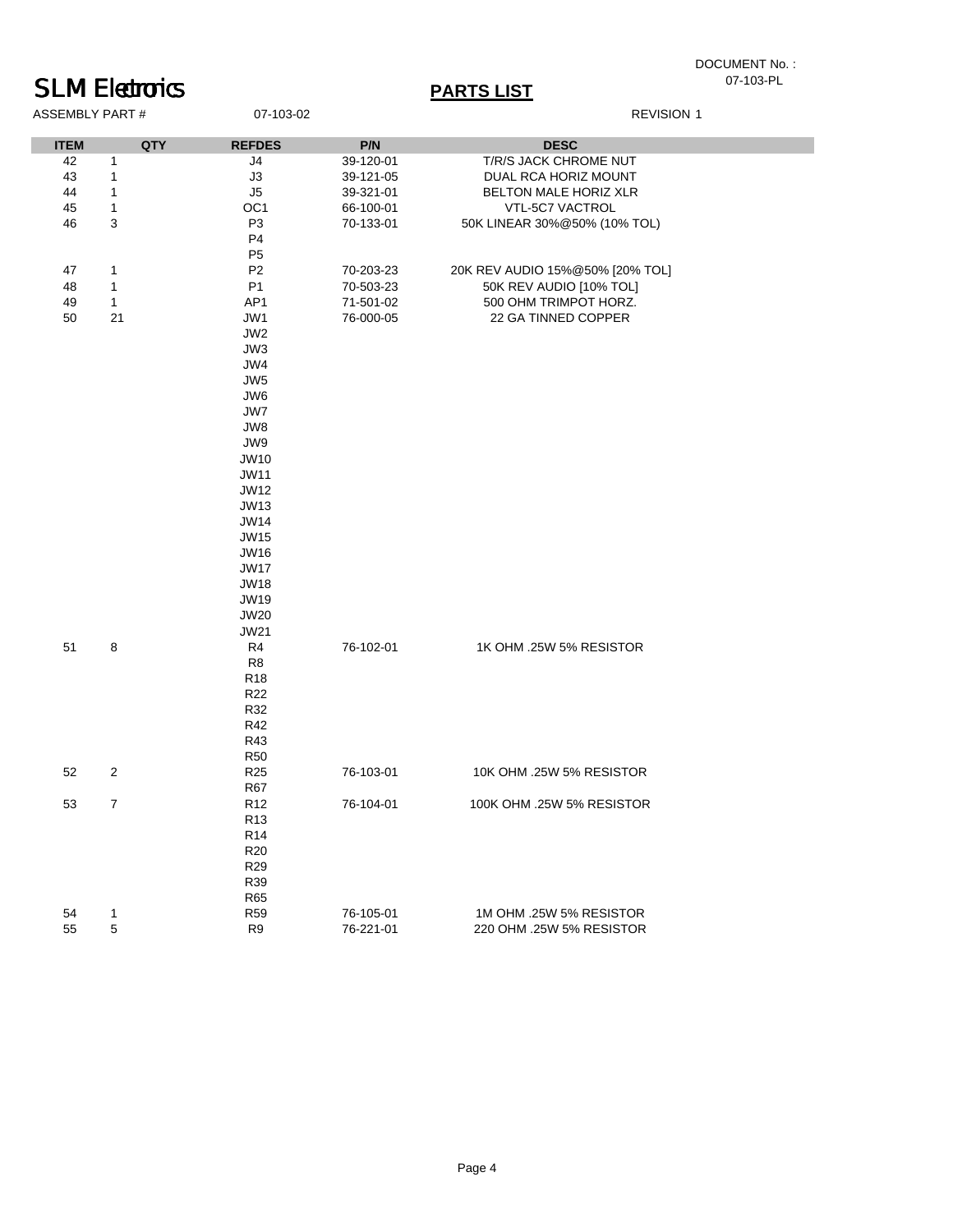# DOCUMENT No. :<br>07-103-PL

| <b>SLM Electronics</b> |                | <b>PARTS LIST</b> |           |                              | 07-103-PL |
|------------------------|----------------|-------------------|-----------|------------------------------|-----------|
| <b>ASSEMBLY PART#</b>  |                | 07-103-02         |           | <b>REVISION 1</b>            |           |
| <b>ITEM</b>            | QTY            | <b>REFDES</b>     | P/N       | <b>DESC</b>                  |           |
|                        |                | R31               |           |                              |           |
|                        |                | R34               |           |                              |           |
|                        |                | <b>R35</b>        |           |                              |           |
|                        |                | R41               |           |                              |           |
| 56                     | $\overline{2}$ | <b>R51</b>        | 76-222-01 | 2.2K OHM .25W 5% RESISTOR    |           |
|                        |                | <b>R64</b>        |           |                              |           |
| 57                     | 15             | R <sub>10</sub>   | 76-223-01 | 22K OHM .25W 5% RESISTOR     |           |
|                        |                | R <sub>15</sub>   |           |                              |           |
|                        |                | R <sub>16</sub>   |           |                              |           |
|                        |                | <b>R17</b>        |           |                              |           |
|                        |                | R <sub>21</sub>   |           |                              |           |
|                        |                | R <sub>30</sub>   |           |                              |           |
|                        |                | <b>R36</b>        |           |                              |           |
|                        |                | <b>R37</b>        |           |                              |           |
|                        |                | <b>R38</b>        |           |                              |           |
|                        |                | R46               |           |                              |           |
|                        |                | <b>R48</b>        |           |                              |           |
|                        |                | <b>R52</b>        |           |                              |           |
|                        |                | <b>R54</b>        |           |                              |           |
|                        |                |                   |           |                              |           |
|                        |                | <b>R57</b>        |           |                              |           |
|                        |                | R62               |           |                              |           |
| 58                     | $\mathbf{1}$   | <b>R60</b>        | 76-224-01 | 220K OHM .25W 5% RESISTOR    |           |
| 59                     | $\overline{2}$ | R <sub>2</sub>    | 76-271-01 | 270 OHM .25W 5% RESISTOR     |           |
|                        |                | R <sub>3</sub>    |           |                              |           |
| 60                     | $\mathbf{1}$   | R <sub>19</sub>   | 76-333-01 | 33K OHM .25W 5% RESISTOR     |           |
| 61                     | 3              | R <sub>26</sub>   | 76-470-01 | 47 OHM .25W 5% RESISTOR      |           |
|                        |                | R33               |           |                              |           |
|                        |                | R49               |           |                              |           |
| 62                     | 3              | R40               | 76-472-01 | 4.7K OHM .25W 5% RESISTOR    |           |
|                        |                | R44               |           |                              |           |
|                        |                | R63               |           |                              |           |
| 63                     | 9              | R <sub>23</sub>   | 76-473-01 | 47K OHM .25W 5% RESISTOR     |           |
|                        |                | R <sub>24</sub>   |           |                              |           |
|                        |                | <b>R27</b>        |           |                              |           |
|                        |                | R45               |           |                              |           |
|                        |                | <b>R47</b>        |           |                              |           |
|                        |                | <b>R53</b>        |           |                              |           |
|                        |                | <b>R55</b>        |           |                              |           |
|                        |                | <b>R56</b>        |           |                              |           |
|                        |                | <b>R58</b>        |           |                              |           |
| 64                     | $\mathbf{1}$   | R1                | 77-222-01 | 2.2K OHM .5W 5% RESISTOR     |           |
| 65                     | $\overline{c}$ | R <sub>6</sub>    | 77-332-01 | 3.3K OHM .5W 5% RESISTOR     |           |
|                        |                | R7                |           |                              |           |
| 66                     | $\mathbf{1}$   | <b>R61</b>        | 78-001-03 | .1 OHM 3W 5% WIREWOUND       |           |
| 67                     | 1              | <b>R28</b>        | 78-033-01 | 3.3 OHM 1W 5% MOX OR CF BULK |           |
| 68                     | $\overline{2}$ | <b>R66</b>        | 78-271-05 | 270 OHM 5W 5% W/FEET         |           |
|                        |                | <b>R68</b>        |           |                              |           |
| 69                     | 1              | R <sub>5</sub>    | 78-821-01 | 820 OHM 1W 5% MOX OR CF BULK |           |
| 70                     | $\mathbf{1}$   | S <sub>1</sub>    | 88-108-01 | 5PST ROTARY RA PC MT         |           |
| 71                     | $\mathbf{1}$   | Q <sub>5</sub>    | 96-014-01 | IRFP140R N-CH 100V 125W 27A  |           |
|                        |                |                   |           |                              |           |